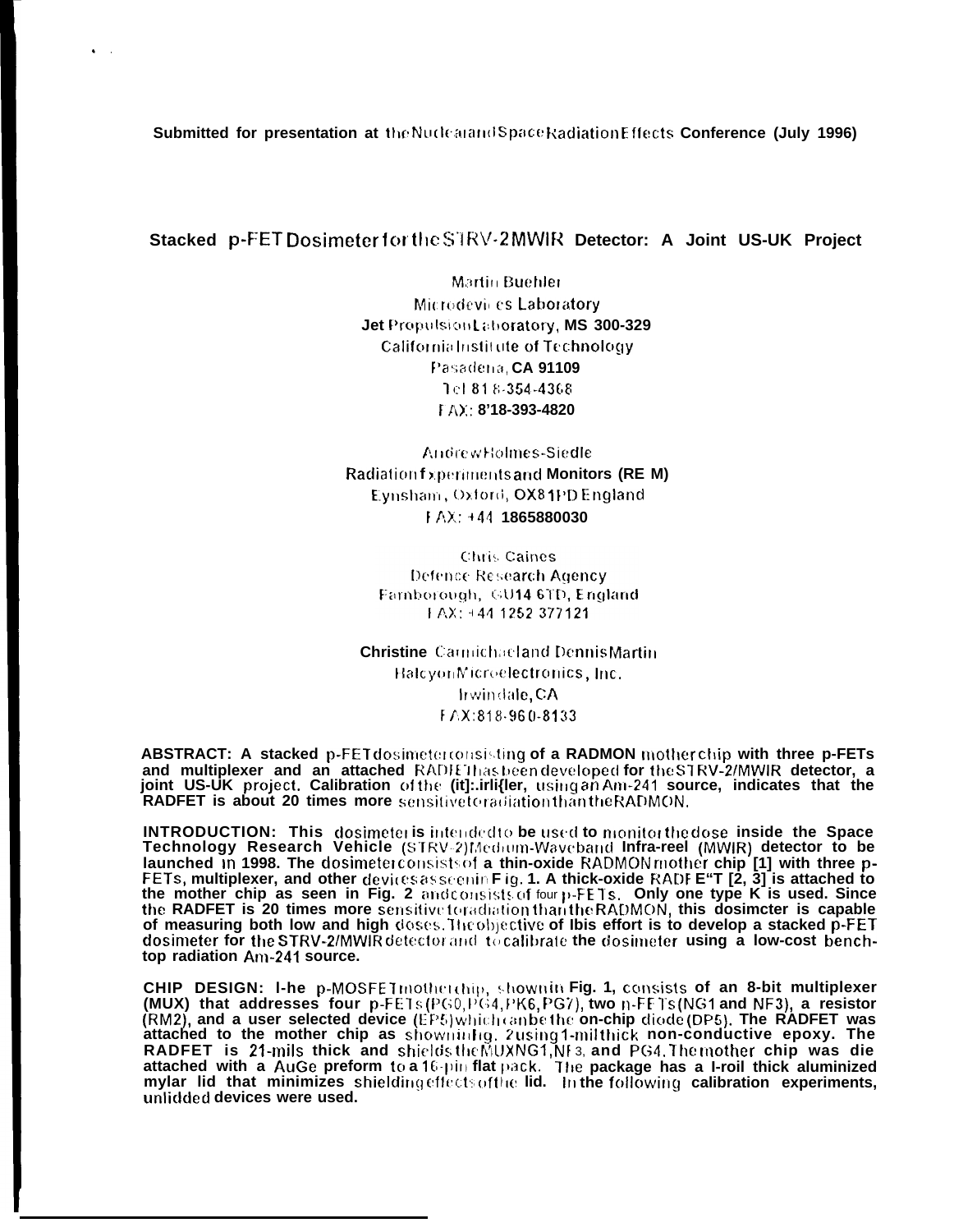**THRESHOLD DISTRIBUTIONS:** Integral to the dosin-retry process is batch calibration. That is, a few devices must be selected from a batch and destructively tested with radiation with the assurance that the resulting calibration curve is applicable to the rest of the batch. This requires fabrication of p-FETs with tight electrical parameters. The threshold voltage, VT, is used to determine if a p-FET is part of the mainpopulation or an outlier. The threshold voltages were measured at room temperature with the F1'1. in saturation. Five points IV curves were measured around the temperature-independent point[4]. The threshold voltage was determined from a<br>least squares fit to the data extrapolated to I = 0. The VT distributions, shown in Figs. 3 and 4,<br>indicate that the VT for the RADMO

Am-241 CALIBRATION: A low-cost benchtopapproach was used to calibrate the devices using a 1-µCi Am-241 source. The p-FE 1 voltage was measured at 100-µA. The RADFET (PK6) was determined directly from this voltage and the RADMON (PG0, PG4, and PG7) voltage was amplified 10 times. Typical results in fig. & show the linear time dependence of the voltage for PK6 and PGO measured every 30-min.

To compare RADFET and RADMONresults, the differences in the device-to-source distance must be determined. This was done using the doserate,  $D_f$  in rad/sec expression [5]:

$$
D_1 = K_0 \cdot \varphi \cdot l \tag{1}
$$

where  $K_p$  is in radimg/MeV),  $\varphi$  is the flux in  $k$  can<sup>2</sup> see, and L is the linear energy transfer in MeV cm<sup>2</sup>mg. The flux for a point source is[5]:

$$
1 \quad \text{S/4}\pi\text{R}^2 \tag{2}
$$

where S is the source strength in#/secandRis the? distance in roils from the source to the p-FET. The distance is ill-defined and  $\zeta_0$  was determined by making dose measurements at different heights, h, above a reference pointabove the p-FETs. Thus R is defined as:

$$
R = H + H + A \cdot h^2 \tag{3}
$$

where H is the offset distance from thereferencepoint from which h is measured and A is a fitting parameter used to account for the deviation of the source from a point source. Finally, the p-FET output voltage rate, V<sub>n</sub> is related to the doserate by:

$$
V_1 = V_D \cdot D_1 \tag{4}
$$

where  $V<sub>0</sub>$  is in mV/rad. The combination of the above results leads to the fitting algorithm:

$$
V_1 = K/(H + h + A \cdot h^2)^2 \tag{5}
$$

where  $K = V_D \cdot K_O \cdot S \cdot L/4\pi$ .

The results in Fig. 6 show the voltage shiftrelationship between the p-FETs as a function of R. The parameters determined from the least squares fit to the data are listed in Table 1. The ratio The parameters determined from the least squares fit to the data are listed in Table 1. The ratio<br>of the dose response for the p-FE 1sis K(FK6)/K(PG0) = 1.72 and when adjusted for the<br>amplification factor used with PG0 th the RADFET before amplification.

Table 1. RADFET and RADMON calibration parameters.

| <b>PARAMETER</b> | $RADMON$ (PG0x10) | $\left[$ RADFET (PK6x1) |
|------------------|-------------------|-------------------------|
| A(1/mil)         | 0.0017            | 0.0006                  |
|                  |                   | 199.5                   |
|                  |                   | 3223.6                  |

ACKNOWLEDGMENTS: This research was carried outby the Center for Space Microelectronic Technology, Jet Propulsion Labor atory, California Institute of Technology, and was sponsored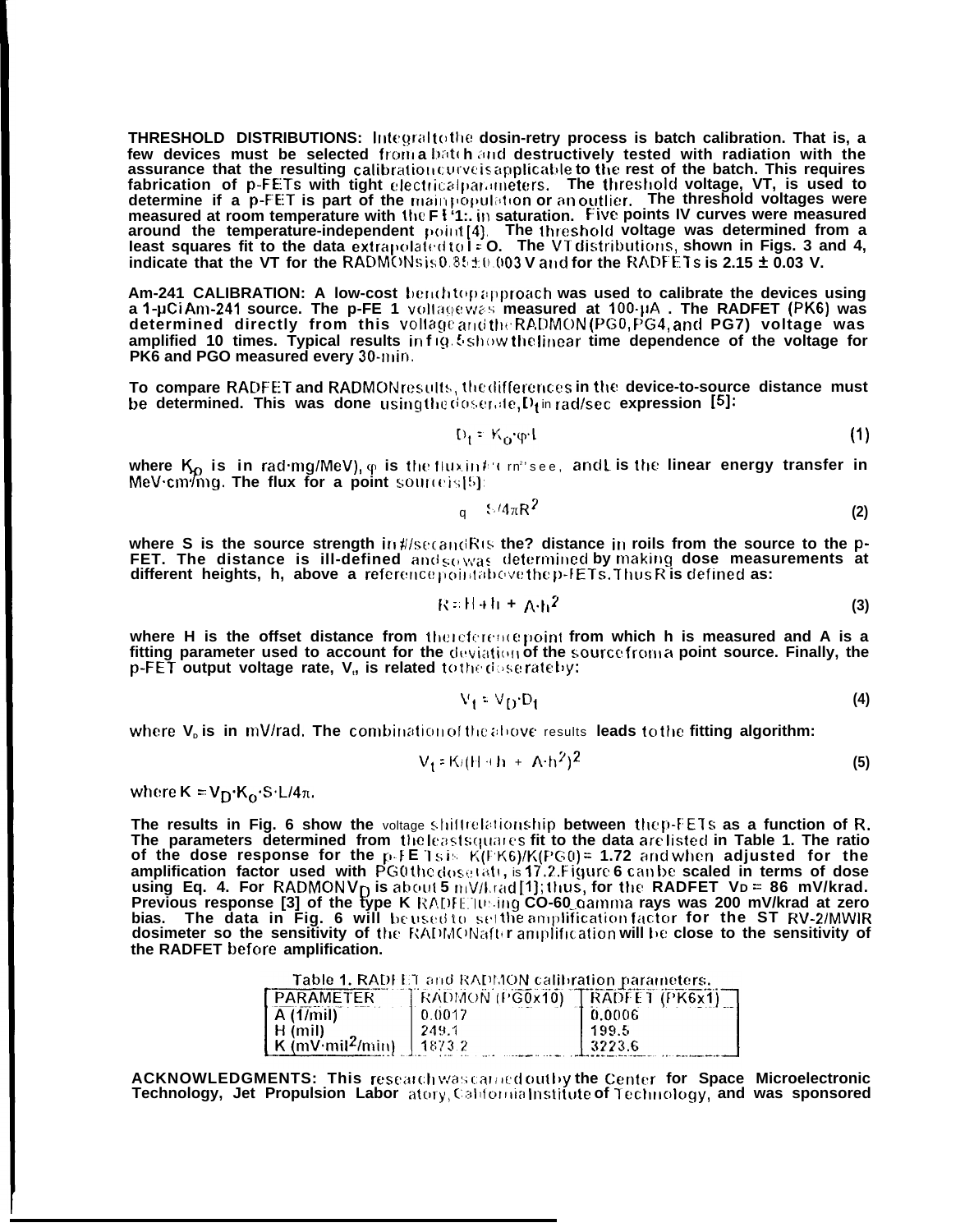by the Ballistic Missile and Defense Organization, Materials and Structures Project Office and the Defence Research Agency. The RADMONs were fabricated through MOSIS and the RADFETs by the Southampton University Microelectronics Centre. File: MWIR6202.DOC.

**References:** 

 $\ddot{\phantom{a}}$ 

1. A. Bogorad, C. Bowman, A. Dennis, J.BeckD. Lang, R. Herschitz, M. Buehler, B. Blaes, and D. Martin, "Integrated EnvironmentalMonitoringSystem for Spacecraft, IEEE Trans. on Nuclear

Science, Vol. 42, 2051-2057 (1995).<br>2. A. Holmes-Siedle, L. Adams, and G.Ensell, 'MOS dosimeters: improvement of responsivity",<br>Proc. RADECS'91, IEEE Catalog No. 91 1HO 400-2, Vol. 15, 9-12 (1991).

3. A. Holmes-S iedle, "From space to therapy: "The radiation-sensitive FET (RADFET)" ESA Special Publication SP-364, 87-90 (1994).

4. M. G. Buehler, "On-Chip p-MOSFE TDosimetry", IEE E Trans. NS., Vol. 40, 1442-1449 (1993). 5. N. Tsoulfanidis, Measurement. and Detection of Radiation, Hemisphere Publication Corp. (New York, 1983).



Figure 1. RADMON mother chip 1.8 mmx 2.2 mm.



Figure 2. Stacked p-FET dosimeter with the RADMONmother chip and attached RADFET  $1 \text{mm}^2$ .